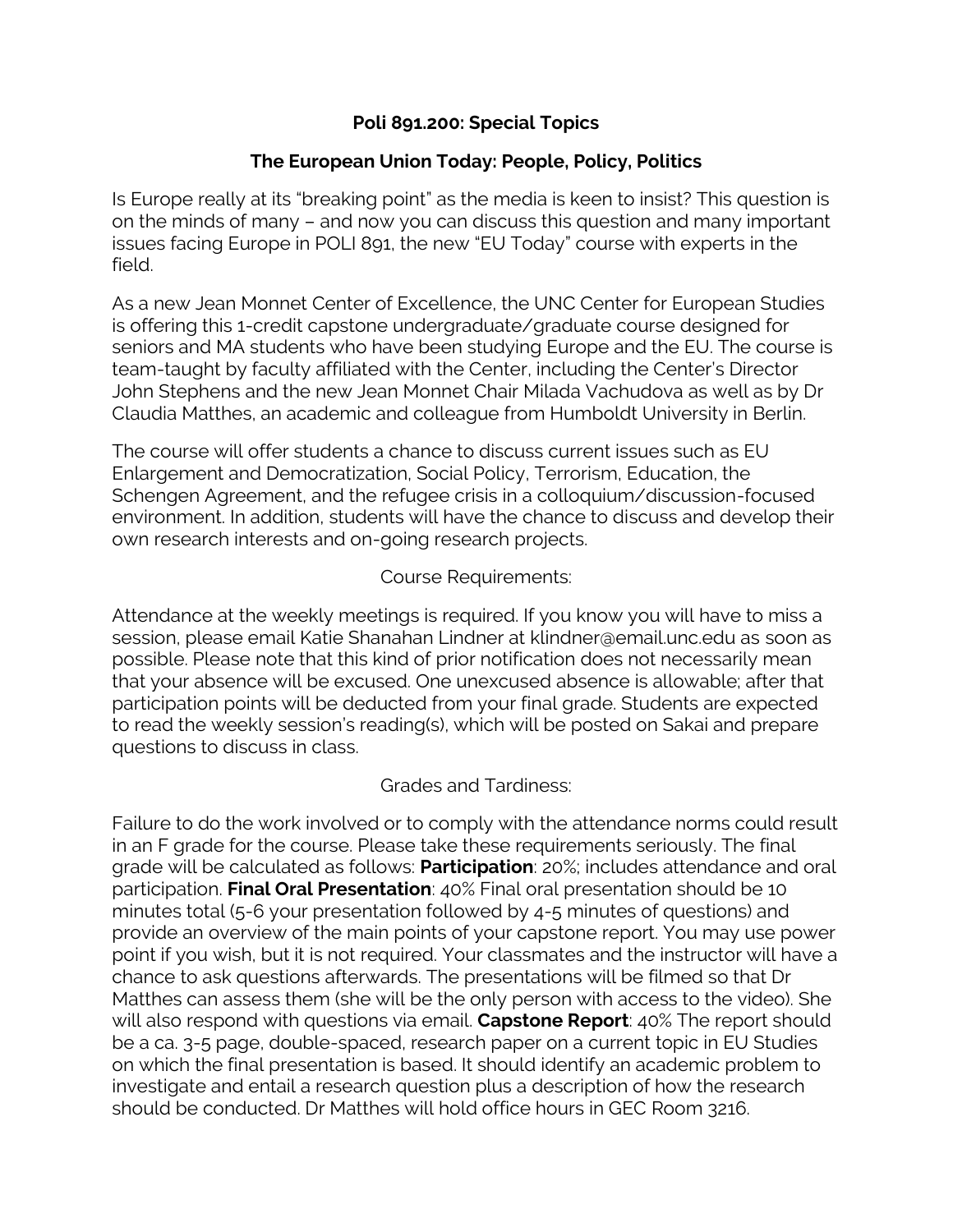#### Readings

1. **Monday, January 11, 2016 Orientation** Katie Shanahan Lindner, CES Executive Director will provide an Introduction of the course, review of the syllabus and an overview of course requirements. Please come prepared to discuss your own research topics on which you might be focusing on outside this course (MA Thesis, BA Honors Thesis, conference presentation, research paper, etc).

## **2. Monday, January 18, 2016 MLK holiday**

**3. Monday, January 25, 2016 "EU Enlargement and Democracy Promotion: The State of Play"** Milada Vachudova, Associate Professor of Political Science, Chair, Curriculum in Global Studies, Jean Monnet Chair for EU Studies; Post-communism has transformed comparative politics by adding a substantial role for external actors to existing theories of democratization. The finding is dramatic: external actors can, under certain conditions, tip the balance in favor of democracy by offering strong rewards to elites, conditional on complying with tough requirements. External actors can also influence the performance of the state — and how the state treats its citizens. The main player is the European Union, which has shaped the trajectories of political change in the new and credible future EU members in East Central and South Eastern Europe. Yet among the countries of the Western Balkans there is great variation in the tenor of domestic politics, with some suffering from outright capture of the state by illiberal forces. We will discuss the role of political parties in shaping political change, and ask: Under what conditions does party competition foster or undermine high level corruption and state capture? When and how is the EU effective in shaping the agendas of political parties in democratizing states, improving the treatment of ethnic minorities and checking the power of rentseeking elites?

- **Reading**: Vachudova, M. A. (2014), EU Leverage and National Interests in the Balkans: The Puzzles of Enlargement Ten Years On. JCMS: Journal of Common Market Studies, 52: 122–138. doi: 10.1111/jcms.12081
	- o Optional: Daniela Schwarzer and Ivan Vejvoda, "After Paris: Western Unity Ever More Difficult, Ever More Essential" http://www.gmfus.org/blog/2015/11/16/after-paris-western-unityever-moredifficult-ever-more-essential Timothy Garton Ash, "Roll Up That Map of Europe. The Walls Are Back." http://www.theguardian.com/commentisfree/2015/nov/29/europe-2015-walls-1989-parisrefugee-crisis

**4. Monday, February 1, 2016 "Does the Lisbon Strategy work? Do Social Investment Policies Produce More and Better Jobs?"** John D. Stephens, Lenski Professor of Political Science and Sociology; Director, Center for European Studies, Jean Monnet Center of Excellence, TransAtlantic Masters Program; Does the Lisbon Strategy work? Do Social Investment Policies Produce More and Better Jobs? The stated goal of the 2000 Lisbon Summit of the European Union was 'to become the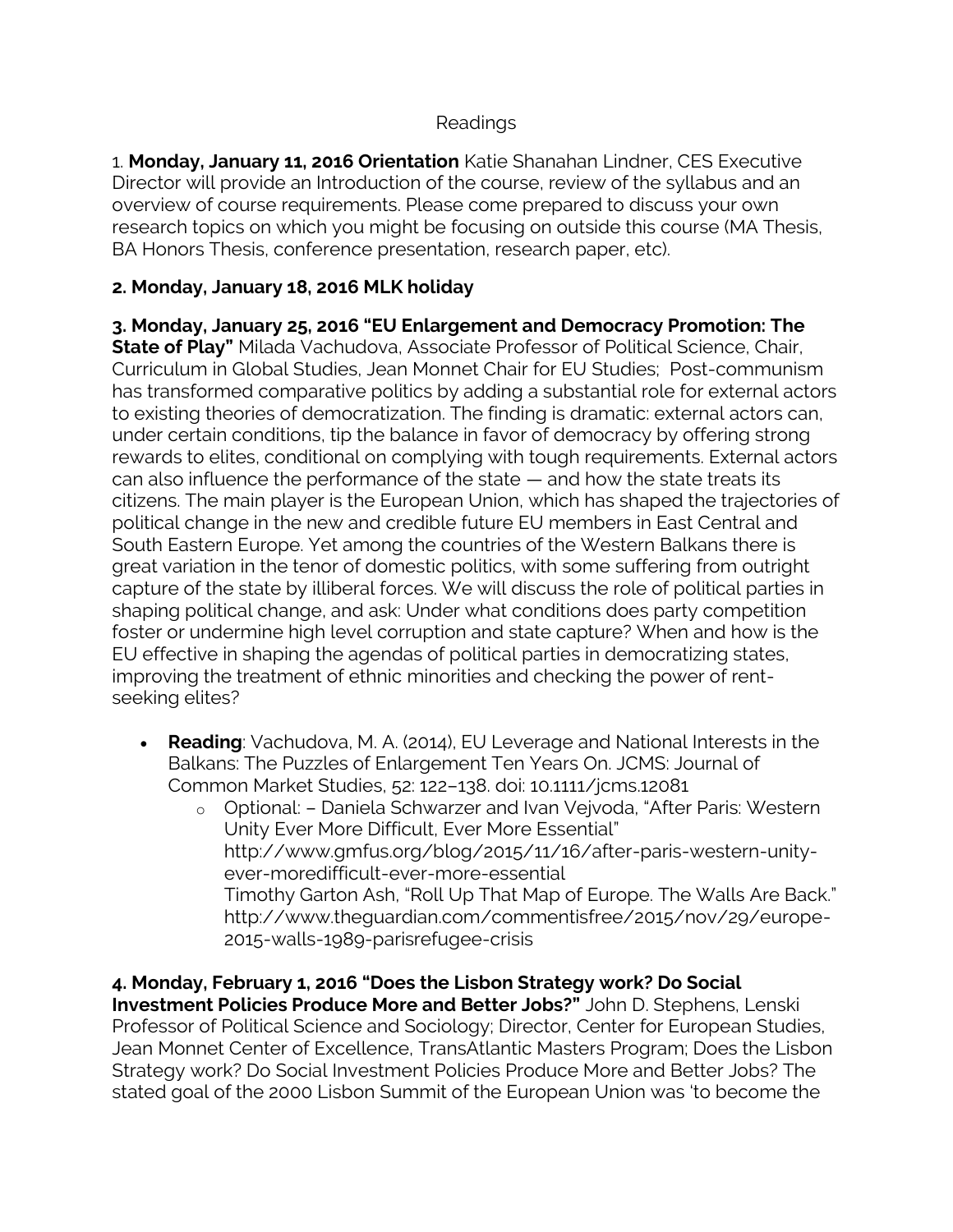most competitive and dynamic knowledge based economy in the world capable of sustainable economic growth with 3 more and better jobs and greater social cohesion… Investing in people and developing an active and dynamic welfare state will be crucial.' In my lecture, I will examine whether there is empirical evidence that social investment does produce "more and better jobs."

- **Reading**: Frank Vandenbroucke, Anton Hemerijck, and Bruno Palier, "The EU Needs a Social Investment Pact," Observatoire social européen, Opinion paper number 5, 2011.
	- o Optional: Gøsta Esping-Andersen et al., Why we need a New Welfare State, Oxford, 2002, Chapter 2 Nathalie Morel, Bruno Palier, and Joakim Palme, editors, Towards a social investment welfare state? Ideas, policies and challenges, The Policy Press, University of Bristol, 2011.

**5. Monday, February 8, 2016 "Careers in the Foreign Service"** Richard E. Jaworski, Diplomat in Residence, Southern Mid-Atlantic region; Richard Jaworski will talk about foreign and civil service careers, internships and fellowships at the US Department of State. He will also share insights from his career as a Foreign Service officer. Before coming to UNC as Diplomat in Residence, Richard Jaworski completed an assignment as minister counselor for management affairs at the U.S. Embassy in Baghdad, Iraq. As the principal management officer for the U.S. Mission in Iraq – the largest U.S. foreign mission in the world – he was responsible for a Department of State budget exceeding \$400 million and a staff of over 3,000 U.S. Government and contractor employees under Chief of Mission authority. As a senior Foreign Service officer, Mr. Jaworski had the honor to serve as minister counselor for management for the U.S. Mission in Turkey (2010 to 2013) and deputy executive director of the Bureaus of European and Eurasian Affairs and International Organizations Affairs (2008 to 2010). He served previously as minister counselor for management at the U.S. Embassy in London (2005-2008) and Warsaw (2001-2005); director of operations for the Department of State's Office of Foreign Missions (1997- 1999); senior general services officer in Tel Aviv (1994-1997); director of the Helsinki Support Activity for U.S. Missions in the Soviet Union (1990-1994); and he held additional consular and administrative positions in Moscow, London and Washington, D.C.

**6. Monday, February 15, 2016 "Europe and the War on Terrorism – From 9/11 to the Paris Attacks"** Tobias Hof, DAAD Visiting Professor of History; French President François Hollande condemned the terrorist attacks in Paris as an "act of war". The vocabulary used by him and others is meat to establish a sense of unity, prepare citizens for suffering and herald the long effort ahead. In its core it is thus similar to George W. Bush's rhetoric after the 11 September terrorist attacks and during the subsequent military reaction known as the first global war on terrorism. Some scholars fear that the French and European reaction after the Paris attacks foretells a new global war on terrorism that may be just as unsuccessful as the first one. They demand that Europe must learn from the mistakes of the United states in the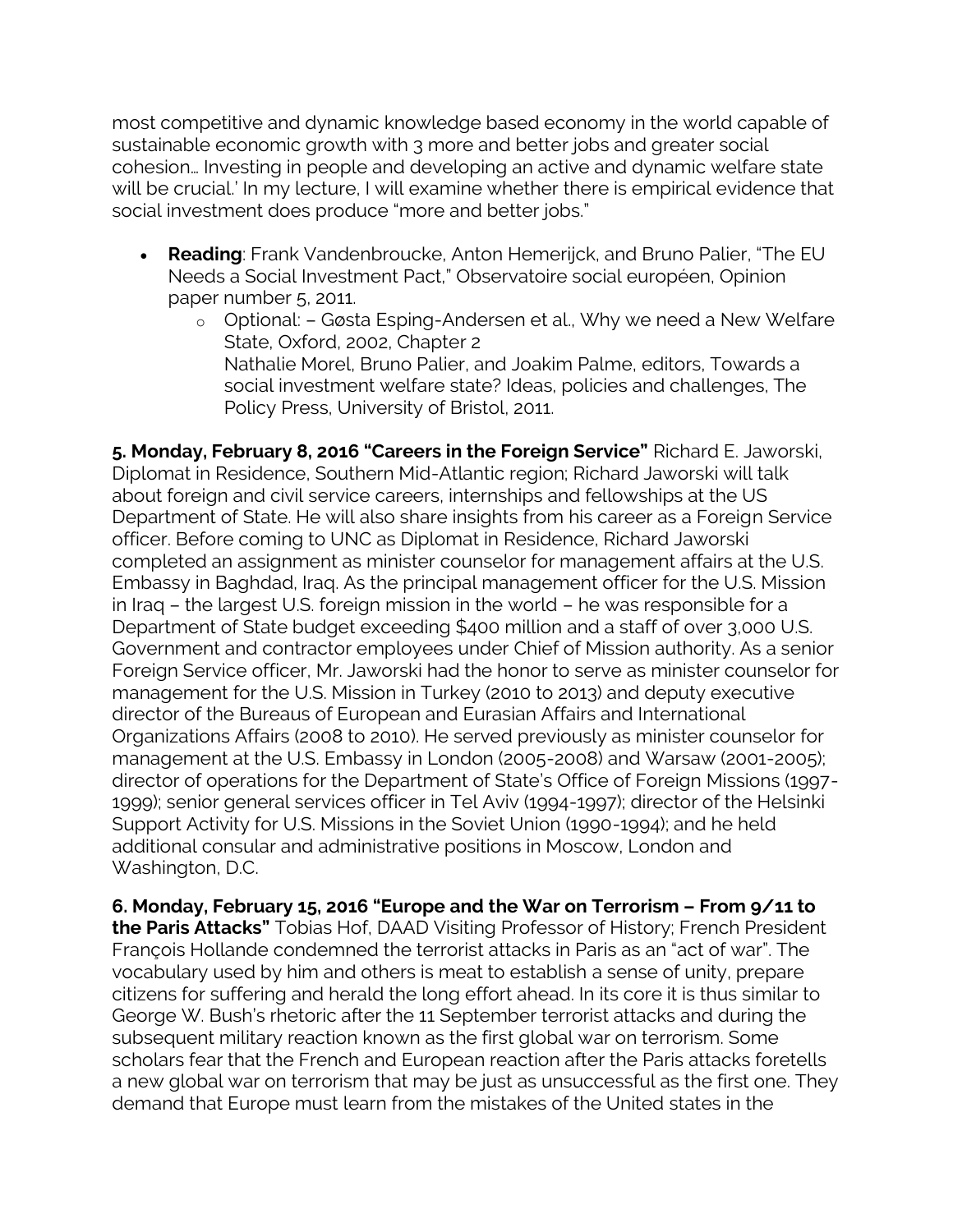aftermath of the 9/11 attacks. In the lecture we will look at the changing pattern of the terrorist threat for Europe from 9/11 to recent events in Germany. We will discuss its impact on European everyday life and security policy as well as the involvement of European countries in the "war on Terror" in the midst of serious challenges to the European Union. The lecture will focus on the central question of how to find a balanced path between the Scylla of unbridled liberalism and the Charybdis of authoritarianism in fighting terrorism in modern times.

- **Readings**: "Paris confirms IS's weakness", Bernard Haykel, November 19, 2015 Source: http://www.thehindu.com/opinion/op-ed/paris-confirmsissweakness/article7892753.ece "Terror threats will be the new normal for Europe, experts say", Matthew Taylor, Friday 1 January 2016 Source: http://www.theguardian.com/uk-news/2016/jan/01/terror-threats-willbethe-new-normal-for-europeexperts-say
	- o NOTE: After class, Sarah Hutchison will be showing L'Auberge Espagnole in preparation for next week's class in GEC Room 3009. Pizza will be served. You can of course also watch the film on your own; you can check it out (or watch it) in the MRC in the Undergraduate Library.

**7. Monday, February 22, 2016 "The EU, Erasmus, and Representations of Study Abroad"** Sarah Hutchison, PhD, Associate Director, TransAtlantic Masters Program, Center for European Studies; In this session students will learn about the EU's funding mechanism to promote student mobility and discuss representations of experiential education in film. Students will be required to watch the **2002 film L'Auberge Espagnole** before class. They will also be required to respond to a question about this film on Sakai by 2/21.

**8. & 9. Monday, March 21, 2016 (double session; 4:40 – 6:30pm)** Dr. rer. Pol. Claudia Matthes, CES Jean Monnet EU Visiting Scholar; Director of Studies, International MA Programs, Humboldt-Universitaet zu Berlin;

- **Session 8: "Policy-making in the EU – the Open Method of Coordination and the Community Method Focus on Commission, MS and NGOs"**Mechanisms of soft law policy making have become increasingly relevant on the European level. They are supposed to facilitate achieving agreements on matters that are not fully harmonized. In this session we will have a look at the tools, especially the Open Method of Coordination that was launched in the framework of the Lisbon Agenda in the year 2000. We will discuss the way it works, the policy fields in which it is applied and its effectiveness. Since some authors of political science and some practitioners also hoped to improve policy making we will have a critical at the extent to which these normative expectations were realized.
	- o **Reading**: Eberlein, Burkhard/Kerwer, Dieter, 2004: New Governance in the European Union: A Theoretical Perspective, in: Journal of Common Market Studies, 42/1, 121–42 5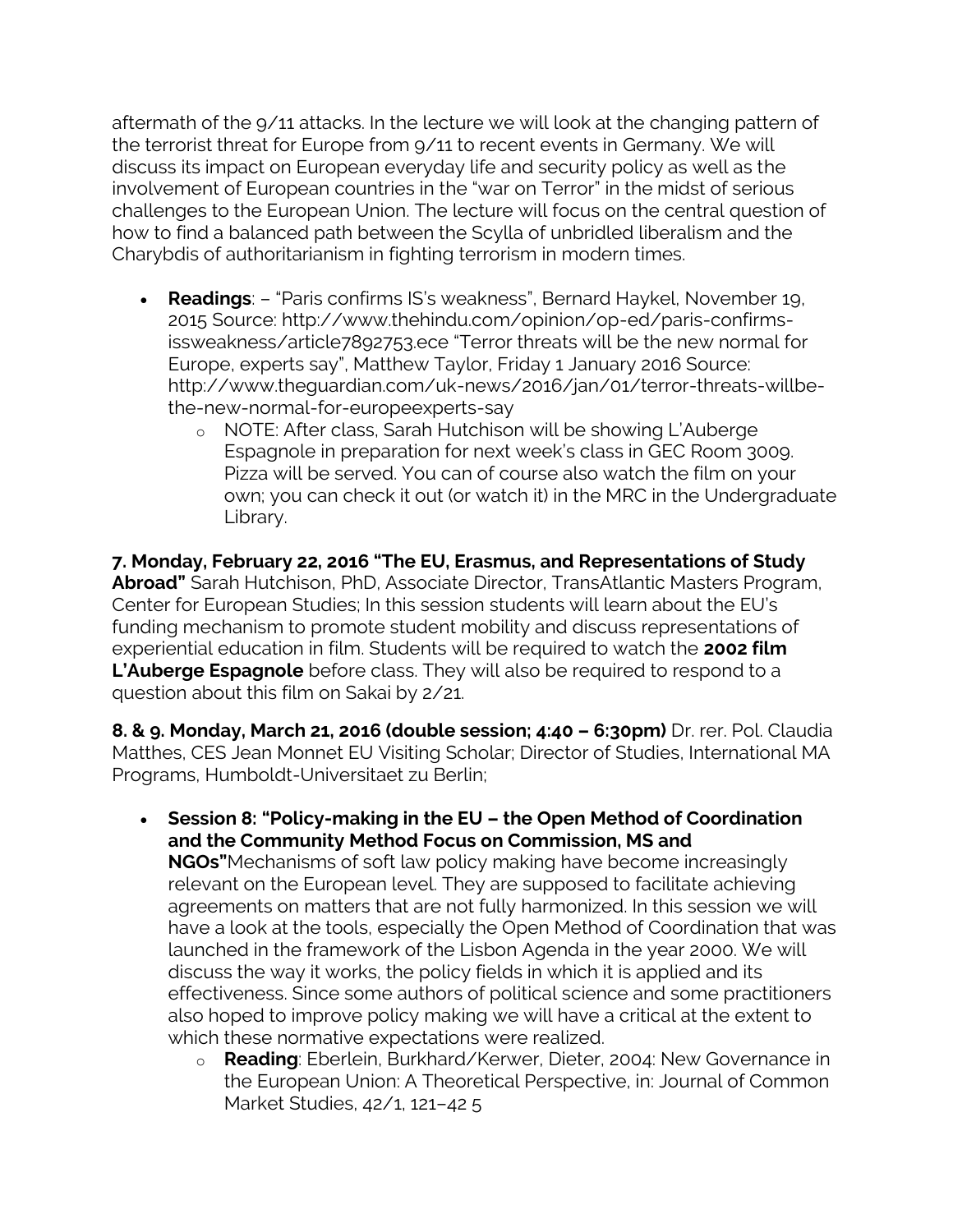- **Session 9: "Social policy after the Eurocrisis"** Due to the perceived lack of regulation that was discussed as one cause of the Eurocrisis, the Commission managed to impose a greater level of control through e.g. the European Semester on the budgets of the member states in the aftermath of the crisis' peak. As this also impacts spending on social policy on the EU and the domestic level and the degree to which the social dimension may become subordinated to austerity measures, we will have a closer look at the interaction of the social and the fiscal spheres in Europe after these new regulations were implemented. We will also refer back to the variety of welfare states in Europe and the question if we can observe more convergence or if heterogeneity persists.
	- o **Reading**: Porte, Caroline de la Porte/Heins, Elke, 2015: A new era of European Integration? Governance of labour market and social policy since the sovereign debt crisis, in: Comparative European Politics 13, 8– 28

## **10. & 11. Monday, March 28, 2016 (double session; 4:40 – 6:30pm)**

- **Session 10: "National Parliaments and the European Parliament – from neglected to more powerful players in EU decision making"**In addition to private actors, such as NGOs but also firms, the legislative organs have also become more powerful through the implementation of the Lisbon treaty and the subsequent institutional reforms of the EU. Their new roles in EU law making will be investigated in this session and their options for increased control on executives will be compared. But, as we still face a variety of institutional settings within the EU member states, one crucial question is to which extent domestic structures hinder or facilitate a stronger involvement of national parliaments, while at the same time there is also a competition between national legislatures and the European Parliament for which institution holds greater legitimacy delegated by European citizens through elections.
	- o **Reading**: Neyer, Jürgen, 2014: Justified Multi-level Parliamentarism: Situating National Parliaments in the European Polity, The Journal of Legislative Studies, 20/1, 125–138
- **Session 11: "EU agencies: Frontex and others"** EU Agencies are numerous and often not well known to the public. However, they have developed into influential norm setting institutions and to a certain extent they also gained executive powers instead of simply implementing tasks delegated to them by the Commission. After a general introduction into the topic, we will have a closer look at Frontex, a well-known agency in charge of EU border control that was also involved in the EU's mission Triton aiming to rescue refugees in the Mediterranean. Hence, the main association with Frontex is that it has become a institution to help the EU's attempts to build a "fortress Europe".
	- o **Reading**: Egeberg, Morten/Trondal, Jarle, 2011: EU-level agencies: new executive centre formation or vehicles for national control?, Journal of European Public Policy, 18/6, 868-887 6